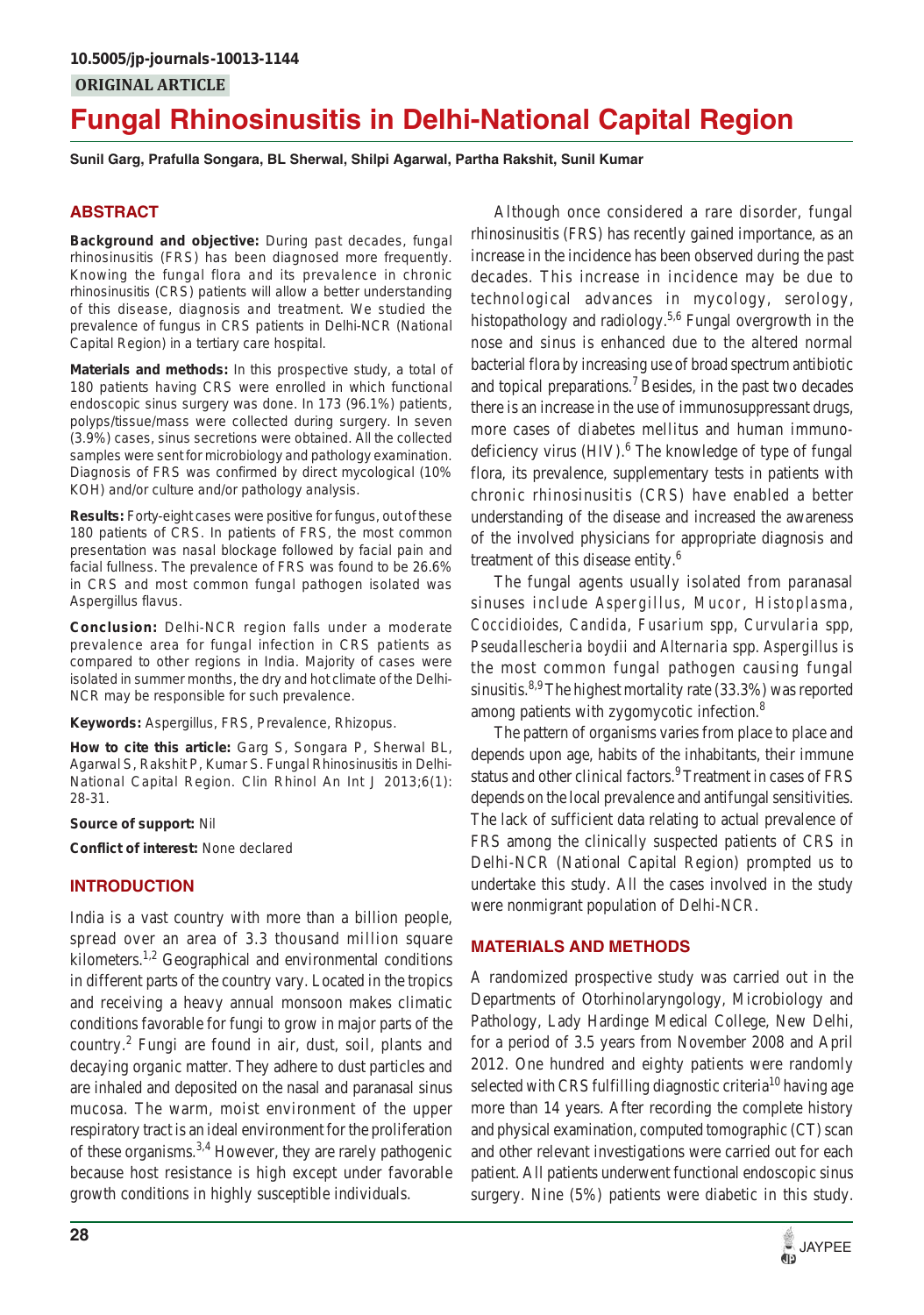A total of 180 samples, 173 (96.1%) polyp/mass and 7 (3.9%) secretion, were collected from these patients.

One part of the sample was put in a sterile container containing sterile normal saline for mycological and bacteriological examination and the other part was put in 10% formalin for histopathology. A small amount of specimen was mixed with 10% potassium hydroxide (KOH) and was examined under magnification of  $40\times$  for the presence of fungal elements. The size, morphology and quantity of any fungal elements were noted. Specimen was inoculated on to Sabouraud's dextrose agar (SDA) with antibiotics for fungal culture. SDA was inoculated at 25°C and 37°C observed for fungal growth daily for 1 week and every week for 3 weeks. Growth, if any, was identified on the basis of rate of growth, color, texture, pigmentation of fungal colony and their morphological features in microscopy. Tissues brought in formalin were processed for histopathological examination (hematoxylin and eosin and periodic-acid Schiff) and the sinus secretions were processed for cytological examination. Diagnosis of FRS was confirmed by direct mycological (10% KOH) and/or culture and/or clinical pathology analysis.

## **RESULTS**

Out of 180 CRS patients, FRS was diagnosed in 28 males and 20 females. The mean age of patients with FRS was 34.3 years (range: 17-63 years). Maximum 15 cases of FRS were diagnosed in 31 to 40 years of age group. The clinical presentation of patients with FRS is summarized in Table 1. Seasonal variation (monthly isolations) among the FRS cases is shown in Table 2.

A total of 62 isolates were identified from 180 patients of CRS. Out of which 39 were fungal and 23 were bacterial (Table 3). Among the bacterial isolates, 12 *Staphylococcus epidermidis,* 5 *Escherichia coli* and 3 *Staphylococcus aureus*

| Table 1: Distribution of clinical presentation<br>in patients with FRS |                        |  |
|------------------------------------------------------------------------|------------------------|--|
| Preoperative symptom                                                   | $FRS$ ; $n = 48$ (%)   |  |
| Nasal blocking<br>Facial pain                                          | 41 (85.4)<br>38 (79.2) |  |
| <b>Facial fullness</b>                                                 | 38 (79.2)              |  |
| Rhinorrhea<br>Headache                                                 | 35(72.9)<br>35(72.9)   |  |
| Hyposmia-anosmia                                                       | 28 (58.3)              |  |

| Table 2: Monthly isolation of FRS cases                                   |                                |  |
|---------------------------------------------------------------------------|--------------------------------|--|
| <b>Months</b>                                                             | FRS cases (%)                  |  |
| March-June (Summer)<br>July-October (Rainy)<br>November-February (Winter) | 24 (50)<br>7(14.6)<br>17(35.4) |  |
| Total                                                                     | 48 (100)                       |  |

*Fungal Rhinosinusitis in Delhi-National Capital Region*

| <b>Table 3: Diagnosis of fungus</b>   |              |  |
|---------------------------------------|--------------|--|
| Test                                  | No. of cases |  |
| KOH, culture, histopathology positive | 23           |  |
| KOH and culture positive              | 16           |  |
| KOH-positive only                     | 9            |  |

and *Streptococcus pneumoniae* each were isolated. Among fungal isolates, 33 were *Aspergillus flavus* and six were *Rhizopus arrhizus.* All *Rhizopus arrhizus* were isolated from diabetic patients, in whom a history of sudden worsening of CRS existed. Six patients showed mixed infection with *Aspergillus flavus* and *Staphylococcus epidermidis.*

## **DISCUSSION**

Approximately 300 species of fungi have been documented as having caused diseases in human beings<sup>11</sup> and 90% of the infections are attributed to few dozens of species.<sup>12</sup> Most fungi are exogenous; they exist in the soil, water and organic debris. Most mycoses are caused by little fungi that are part of the normal flora, such as candidiasis, or are highly adapted to survive in the human body, such as dermatophytosis.<sup>12</sup>

FRS is a disease that produces significant morbidity or even more fatal outcomes. High morbidity and mortality is seen in patients who develop invasive form of this disease. Since, the incidence of invasive FRS is increasing due to the large number of chronic diseases resulting from aging of the population and/or from pathological situations that require use of immunosuppressant drugs. Early and correct diagnosis combined with proper treatment can reduce the fatality rate associated with this disease. Symptoms are easily overlapping with other diseases and it is difficult for the physician to recognize it. Assessment and management of these conditions may require the participation of many specialists, including the otorhinolaryngologist, microbiologist and pathologist, providing appropriate diagnosis and treatment. Besides this, the clinical suspicion may be based on the existing prevalence rate of this disease in local community and geographical area. The knowledge of these facts is important in the clinical suspicion and investigative approach of ENT patients with CRS in our daily practice. In our study, we tried to define the prevalence of fungal infection in CRS patients as well as type of clinical presentation of the disease in Delhi-NCR.

We diagnosed FRS on the basis of following criteria: Demonstration of fungal elements by direct microscopical examination (10% KOH) and/or with isolation of the fungus. This was based on the fact that because they are ubiquitous fungi, contamination of samples by culture can occur easily during the collection or laboratory processing. Considering the simple identification of fungi does not necessarily confirms the pathogenicity, the diagnosis of a mycotic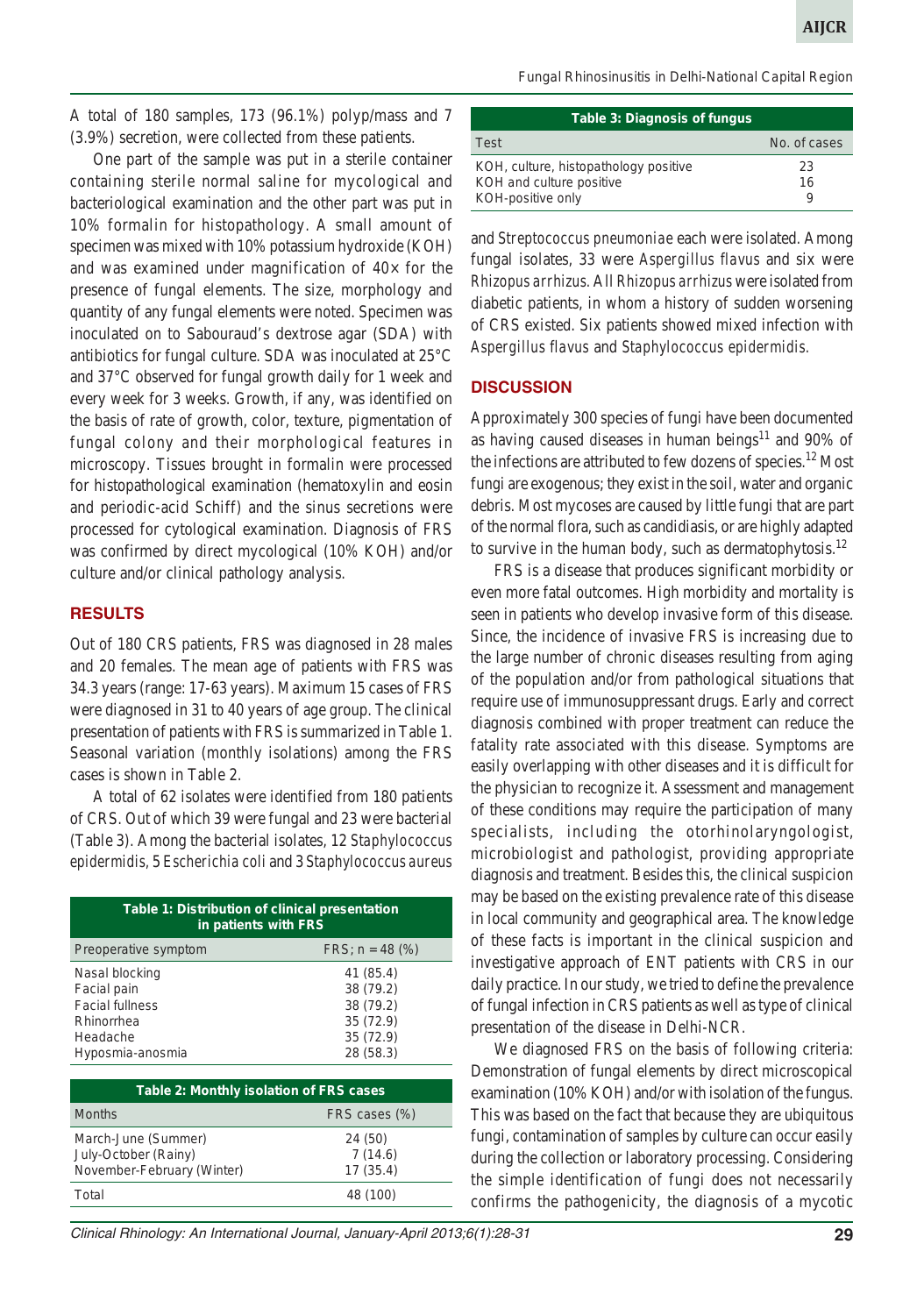infection can only be performed when we analyze the set of data of the culture, surgical findings and results of pathological examination. In our study, out of all 48 cases of FRS, only 23 (48%) samples showed fungal element in histopathology. Similarly Eslamifar et  $al<sup>13</sup>$  found fungal culture positive in 49 (49%) cases and on histological examination fungal element was seen in 41 (41%) cases. Karsligil et al<sup>14</sup> also showed fungal growth in 55.9% (33 cases) from patients of CRS while on histopathological examination only 6% (three cases) showed fungal element.

From 180 patients of CRS, on culture 39 fungus and 23 bacteria were isolated. Among the culture positive results for fungus, *Aspergillus flavus* was the commonest causative fungi, isolated in 33 (84.61%) cases. This is in agreement with other studies in India and from outside India.<sup>8,14-16</sup> *Rhizopus arrhizus* was isolated in six patients, all of whom were diabetic. In these cases, bony erosion was also seen by CT scan finding suggesting invasive FRS. Panda et al also found, 10 out of 12 *Rhizopus arrhizus* in diabetic patients.<sup>17</sup>

During the 42 months of our study period, maximum number of FRS (50% patients) was observed during March to June (summer) months. According to Met Monograph No. Environment Meteorology-01/2010 climate profile of India, by India Meteorological Department, Ministry of Earth Sciences, Govt. of India, the temperatures start to increase all over the country in March and by April and maximum temperatures rise sharply exceeding 45°C by the end of May and early June resulting in harsh summers in the North and North-West regions of the country. The season is also characterized by cyclonic storms, which are intense low pressure systems over hundreds to thousands of kilometers associated with surface winds more than 33 knots over the Indian seas *viz* Bay of Bengal and the Arabian Sea. These systems generally move toward a northwesterly direction and some of them recurve to northerly or northeasterly path. Hot and dry winds accompanied with dust winds ('andhi') blow frequently over the plains of northwest India.17 During summer, sandstorm disseminate the fungal spores leading to widespread colonization and prolonged exposure to large inocula of spores which probably initiates chronic sinonasal infection, as dry and warm climate appears to be important factor for higher incidence of FRS. Dusty and arid conditions possibly predispose to rhinitis and recurrent sinusitis that facilitates the growth of fungi. Possibly, the dust and frequent sand storms during the summer months contain large numbers of *Aspergillus conidia* that can easily settle on the injured mucosa of the sinuses.<sup>18</sup>

FRS was diagnosed in all age groups range from 17 to 63 years age. Maximum numbers of cases were found in 31 to 40 years of age group and the mean age was 34.3 years.

Chakrabarti et al<sup>19</sup> reported younger age groups are more susceptible for FRS. The mean age for fungal nasal polyposis shows that adults who expose to air pollutant and use more antibiotics through their life suffer from the disease. The extremes of age were contributed with underlying disease. However, no particular age group can be considered a risk factor for the development of FRS.

We found the prevalence of FRS in CRS patients in our region is 26.6%. The prevalence rate reported is less as compared to other studies from various parts of India. Chakrabarti et al<sup>3</sup> from Chandigarh and Venugopal et al<sup>20</sup> from Tamil Nadu reported 42% and 45% of prevalence rates respectively. This may be due to different climate conditions like temperature and air relative humidity<sup>4</sup> playing a role in the pathogenesis of FRS, as the presence of a specific fungus in the environment is related with environmental conditions. The significantly higher prevalence rate in some studies has been attributed to improved and novel technique for processing samples for detection of fungi. This varying prevalence in different geographical areas remains unexplained.

## **CONCLUSION**

In Delhi-NCR, the prevalence of FRS was found to be 26.6% and most frequently isolated fungus was *Aspergillus flavus*. Our region falls under a moderate prevalence area after comparing with data from other regions. As highest percentage of cases were isolated in summer months, dry and hot climate of the Delhi-NCR may be responsible for such prevalence. This led us to believe that during summer months high degree of suspicion should be given for FRS in CRS patients.

## **REFERENCES**

- 1. Census of India. Office of the census control and registrar general of India. Available from: http://www.censusindia.gov.in/ Census\_Data\_2001/India\_at\_glance.
- 2. Chakrabarti A, Chatterjee SS, Shivaprakash MR. Overview of opportunistic fungal infection in India. Jpn J Med Mycol 2008;49:172-95.
- 3. Chakrabarti A, Das A, Panda NK. Overview of fungal rhinosinusitis. Indian J Otolaryngol Head Neck Surg 2004;56(4):251-58.
- 4. Benoliel P. Treatment of sinonasal polyposis by Candida albicans immunotherapy: Apropos of 4 cases. Allerg Immunol (Paris) 2001;33(10):388-94.
- 5. Hope WW, Walsh TJ, Denning DW. Laboratory diagnosis of invasive aspergillosis. Lancet Infect Dis 2005;5:609-22.
- 6. Dall'Igna C, Palombini BC, Anselmi F,Araujo E, Dall'Igna DP. Fungal rhinosinusitis in patients with chronic sinusal disease. Rev Bras Otorhinolaryngol 2005;71(6):712-20.
- 7. Shao P, Huang L, Heueh P. Invasive fungal infection laboratory diagnosis and antifungal treatment. J Microbiol Immunol Infect 2006 39:178-88.